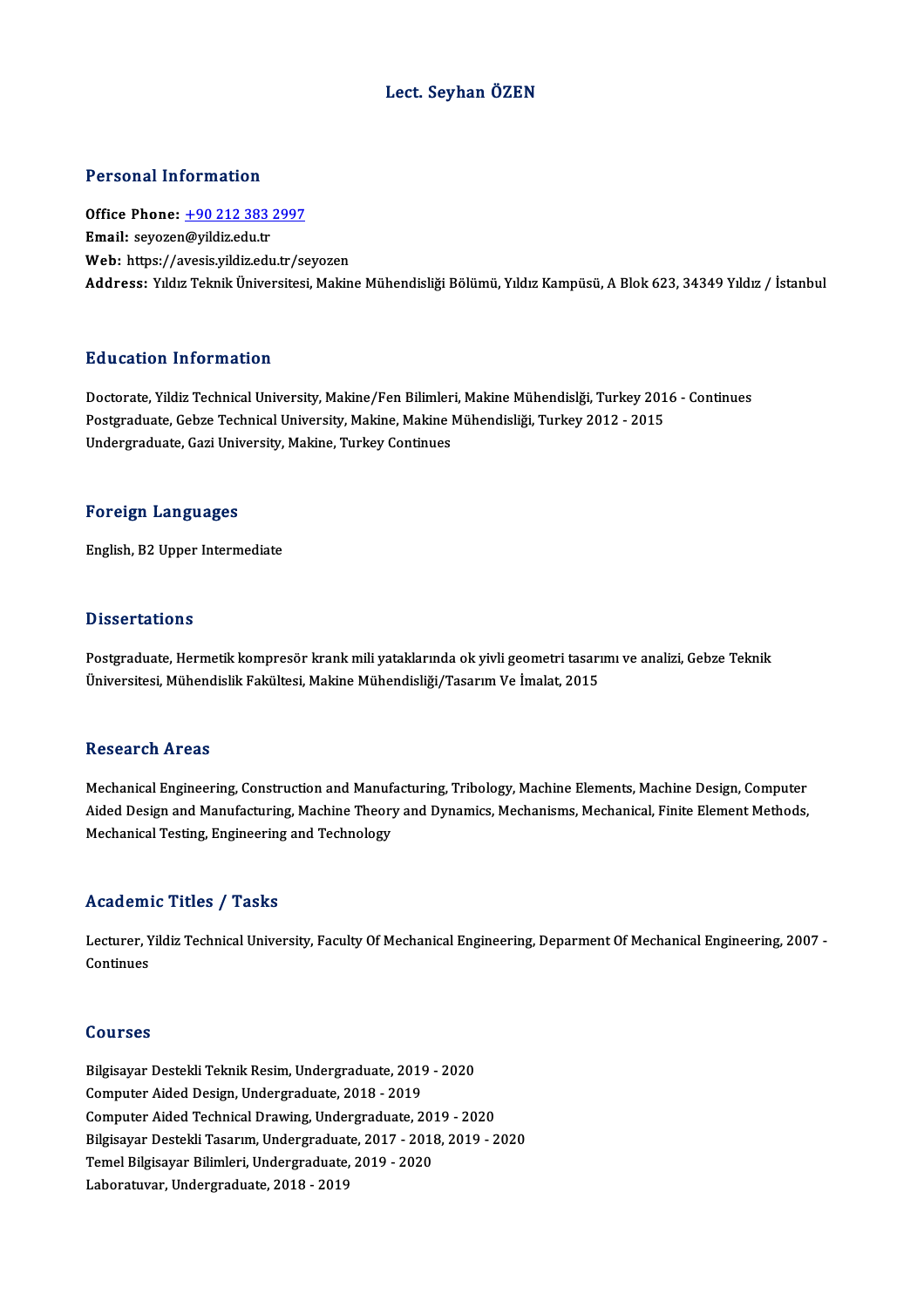# Articles Published in Journals That Entered SCI, SSCI and AHCI Indexes

rticles Published in Journals That Entered SCI, SSCI and AHCI Indexes<br>I. Natural frequency analysis of lattice boom crane theoretically and experimentally<br>AZELOČLUC O. ÖZENS. Edinglian A. KENAN H I. Natural frequency analysis of lattice boom crane theoretically and experimentally AZELOĞLUC. O., ÖZEN S., Edincliler A., KENAN H. International Journal of Steel Structures, vol.17, no.2, pp.757-762, 2017 (Journal Indexed in SCI)

## Articles Published in Other Journals

- Tticles Published in Other Journals<br>I. HAREKETLİ YÜK ALTINDA ÇALIŞAN KREN KİRİŞLERİNİN TEORİK VE DENEYSEL<br>DEFORMASYONANALİZI HAREKETLİ YÜK ALTIND<br>DEFORMASYONANALİZİ<br>UASANA CAZELOĞLUC HAREKETLİ YÜK ALTINDA ÇALIŞAN KREN KİRİŞLERİNİN<br>DEFORMASYONANALİZİ<br>HASAN A. G. , AZELOĞLU C. O. , ÖZEN S., ÇOLAK Ö. Ü. , SAĞIRLI A.<br>SICMA JOUPNAL OF ENCINEEPINC AND NATURAL SCIENCES SI DEFORMASYONANALİZİ<br>HASAN A. G. , AZELOĞLU C. O. , ÖZEN S., ÇOLAK Ö. Ü. , SAĞIRLI A.<br>SIGMA JOURNAL OF ENGINEERING AND NATURAL SCIENCES-SIGMA MUHENDISLIK VE FEN BILIMLERI DERGISI,<br>velá, np.653,663,2015 (Other Pefereed Nation HASAN A. G., AZELOĞLU C. O., ÖZEN S., ÇOLAK Ö. Ü., SAĞIRLI A. SIGMA JOURNAL OF ENGINEERING AND NATURAL SCIENCES-SIGMA MUHENDISLIK VE FEN BILIMLERI DERG<br>vol.4, pp.653-663, 2015 (Other Refereed National Journals)<br>II. THEORETICAL AND EXPERIMENTAL DEFORMATION ANALYSIS OF CRANE BEAMS SUBJ
- vol.4, pp.653-663, 2015 (Other Refereed National Journals)<br>THEORETICAL AND EXPERIMENTAL DEFORMATION /<br>MOVING LOAD II. THEORETICAL AND EXPERIMENTAL DEFORMATION ANALYSIS OF CRANE BEAMS SUBJECTED TO AZELOĞLU C.O., Hasan A.G., ÖZEN S., ÇOLAK ÇAKIR Ö. Ü., SAĞIRLI A.

SIGMA JOURNAL OF ENGINEERING AND NATURAL SCIENCES-SIGMA MUHENDISLIK VE FEN BILIMLERI DERGISI,<br>vol.33, no.4, pp.653-663, 2015 (Journal Indexed in ESCI)

## Refereed Congress / Symposium Publications in Proceedings

efereed Congress / Symposium Publications in Proceedings<br>I. Sistematik Konstrüksiyonda Bir Kavramsal Tasarım Uygulaması: Çok Amaçlı Öğütücü<br>AZELOĞLUC O. TAVLAN G. ÖZEN S AZELOĞLUC.O.,TAYLANG.,ÖZENS.<br>AZELOĞLUC.O.,TAYLANG.,ÖZENS. 3'rd International Symposium on Industrial Design & Engineering, Antalya, Turkey, 22 November 2018, pp.434-440 AZELOĞLU C.O., TAYLAN G., ÖZEN S. 3'rd International Symposium on Industrial Design & Engineering, Antalya, Turkey, 22 N<br>440<br>II. Farklı Düşme Açılarında bir Tavuk Yumurtası Düşme Testi Analizi Uygulaması<br>ÖZEN S. BAVBAK B. BÖRKLÜ H. B 440<br>Farklı Düşme Açılarında bir Ta<br>ÖZEN S., BAYRAK R., BÖRKLÜ H. R.<br><sup>2'nd International Sumnosium on I</sup> Farklı Düşme Açılarında bir Tavuk Yumurtası Düşme Testi Analizi Uygulaması<br>ÖZEN S., BAYRAK R., BÖRKLÜ H. R.<br>3'rd International Symposium on Industrial Design & Engineering, Antalya, Turkey, 22 November 2018, pp.50-56<br>Delik

ÖZEN S., BAYRAK R., BÖRKLÜ H. R.<br>1. 3'rd International Symposium on Industrial Design & Engineering, Antalya, Turkey, 22 November 2018, pp.50-5<br>1. Delik Silindirik Makaralı Rulmanda Temas Gerilmelerinin Sonlu Elemanlar Yön 3'rd International Symposium o<br>Delik Silindirik Makaralı Rul<br>BAYRAK R., ÖZEN S., SAĞIRLI A.<br><sup>2'nd</sup> International Symposium o Delik Silindirik Makaralı Rulmanda Temas Gerilmelerinin Sonlu Elemanlar Yöntemiyle İncelenmes<br>BAYRAK R., ÖZEN S., SAĞIRLI A.<br>3'rd International Symposium on Industrial Design & Engineering, Antalya, Turkey, 22 November 201

- BAYRAK R., ÖZEN S., SAĞIRLI A.<br>3'rd International Symposium on Industrial Design & Engineering<br>IV. A Study On Pallet Mechanism Damage Of Chain Conveyor 3'rd International Symposium on Inc<br>A Study On Pallet Mechanism Da<br>AZELOĞLU C. O. , ÖZEN S., KENAN H.<br><sup>2rd International Conference on Adv</sup> A Study On Pallet Mechanism Damage Of Chain Conveyor<br>AZELOĞLU C. O. , ÖZEN S., KENAN H.<br>3rd International Conference on Advances in Mechanical Engineering, İstanbul, Turkey, 19 December 2017,<br>nn 264-271 AZELOĞLU (2015)<br>3rd Internat<br>pp.364-371<br>A STUDY O 3rd International Conference on Advances in Mechanical Engineering, İstanbul, Turkey, 19 December, pp. 364-371<br>V. A STUDY ON PALLET MECHANISM DAMAGE OF CHAIN CONVEYOR, 3rd INTERNATIONAL<br>CONFERENCE ON ADVANCES IN MECHANICAL
- pp.364-371<br>A STUDY ON PALLET MECHANISM DAMAGE OF CHAIN CONVE<br>CONFERENCE ON ADVANCES IN MECHANICAL ENGINEERING<br>AZELOČLUS O. ÖZAR S. Kanar H A STUDY ON PALLET MECHANI<br>CONFERENCE ON ADVANCES II<br>AZELOĞLU C. O. , Özen S., Kenan H.<br>2rd CONEEPENCE ON ADVANCES I CONFERENCE ON ADVANCES IN MECHANICAL ENGINEERING<br>AZELOĞLU C. O. , Özen S., Kenan H.<br>3rd CONFERENCE ON ADVANCES IN MECHANICAL ENGINEERING ISTANBUL 2017 – ICAME2017, İstanbul, Turkey,<br>19 Desember 2017, pp.264, 271 AZELOĞLU C. O. , Özen S., Kenan<br>3rd CONFERENCE ON ADVANCE<br>19 December 2017, pp.364-371<br>Crid Indonandance Analysis 3rd CONFERENCE ON ADVANCES IN MECHANICAL ENGINEERING ISTANBUL 2017 – ICAME2017, İstanbul, Turk<br>19 December 2017, pp.364-371<br>VI. Grid Independence Analysis of Computational Fluid Dynamics of a Hydrodynamic Journal Bearing<br>w
- 19 December 2017, pp.364-37<br>Grid Independence Analysis<br>with Microfilm Lubrication<br>Özen S. COLAK CAKIP Ö. Ü Grid Independence Anal<br>with Microfilm Lubricati<br>Özen S., ÇOLAK ÇAKIR Ö. Ü.<br>International Cenference O.

with Microfilm Lubrication<br>Özen S., ÇOLAK ÇAKIR Ö. Ü.<br>International Conference On Advances In Mechanical Engineering ICAME 2016, İstanbul, Turkey, 11 May 2016,<br>nn 1 6 Özen S.<br>Interna<br>pp.1-6

## pp.1-6<br>Other Publications

ther Publications<br>I. Hermetik Kompresör Krank Mili Yataklarında Ok Yivli Geometri Tasarımı ve Analizi<br>ÖZEN S 1195.<br>Hermet<br>ÖZEN S.